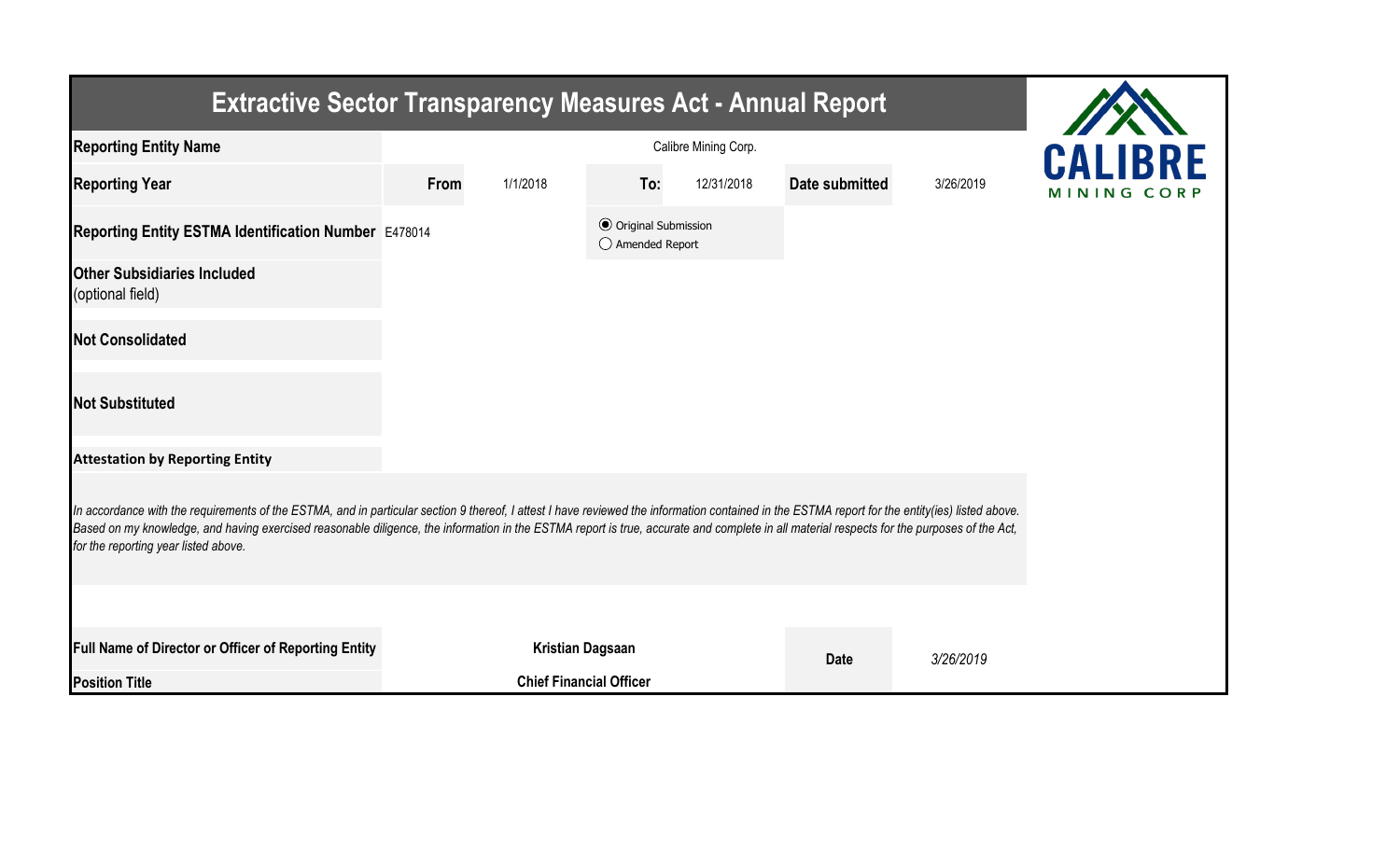| Extractive Sector Transparency Measures Act - Annual Report                                                                                                                      |                                                                                                                                                                 |                                                                                 |                                        |            |      |                                |                |                  |                                               |                                      |                                  |  |
|----------------------------------------------------------------------------------------------------------------------------------------------------------------------------------|-----------------------------------------------------------------------------------------------------------------------------------------------------------------|---------------------------------------------------------------------------------|----------------------------------------|------------|------|--------------------------------|----------------|------------------|-----------------------------------------------|--------------------------------------|----------------------------------|--|
| <b>Reporting Year</b><br><b>Reporting Entity Name</b><br><b>Reporting Entity ESTMA</b><br><b>Identification Number</b><br><b>Subsidiary Reporting Entities (if</b><br>necessary) | From:                                                                                                                                                           | 1/1/2018                                                                        | To:<br>Calibre Mining Corp.<br>E478014 | 12/31/2018 |      | <b>Currency of the Report</b>  | CAD            |                  |                                               |                                      |                                  |  |
|                                                                                                                                                                                  | <b>Payments by Payee</b>                                                                                                                                        |                                                                                 |                                        |            |      |                                |                |                  |                                               |                                      |                                  |  |
| Country                                                                                                                                                                          | Payee Name <sup>1</sup>                                                                                                                                         | Departments, Agency, etc<br>within Payee that Received<br>Payments <sup>2</sup> | Taxes                                  | Royalties  | Fees | <b>Production Entitlements</b> | <b>Bonuses</b> | <b>Dividends</b> | Infrastructure<br><b>Improvement Payments</b> | <b>Total Amount paid to</b><br>Payee | Notes <sup>34</sup>              |  |
| Nicaragua                                                                                                                                                                        | Ministerio de Energia Y Minas                                                                                                                                   |                                                                                 | 471,282<br>$\sqrt{3}$                  |            |      |                                |                |                  |                                               |                                      | 471,282 Mineral concession taxes |  |
|                                                                                                                                                                                  |                                                                                                                                                                 |                                                                                 |                                        |            |      |                                |                |                  |                                               |                                      |                                  |  |
|                                                                                                                                                                                  |                                                                                                                                                                 |                                                                                 |                                        |            |      |                                |                |                  |                                               |                                      |                                  |  |
|                                                                                                                                                                                  |                                                                                                                                                                 |                                                                                 |                                        |            |      |                                |                |                  |                                               |                                      |                                  |  |
|                                                                                                                                                                                  |                                                                                                                                                                 |                                                                                 |                                        |            |      |                                |                |                  |                                               |                                      |                                  |  |
|                                                                                                                                                                                  |                                                                                                                                                                 |                                                                                 |                                        |            |      |                                |                |                  |                                               |                                      |                                  |  |
|                                                                                                                                                                                  |                                                                                                                                                                 |                                                                                 |                                        |            |      |                                |                |                  |                                               |                                      |                                  |  |
|                                                                                                                                                                                  |                                                                                                                                                                 |                                                                                 |                                        |            |      |                                |                |                  |                                               |                                      |                                  |  |
|                                                                                                                                                                                  |                                                                                                                                                                 |                                                                                 |                                        |            |      |                                |                |                  |                                               |                                      |                                  |  |
|                                                                                                                                                                                  |                                                                                                                                                                 |                                                                                 |                                        |            |      |                                |                |                  |                                               |                                      |                                  |  |
|                                                                                                                                                                                  |                                                                                                                                                                 |                                                                                 |                                        |            |      |                                |                |                  |                                               |                                      |                                  |  |
|                                                                                                                                                                                  |                                                                                                                                                                 |                                                                                 |                                        |            |      |                                |                |                  |                                               |                                      |                                  |  |
|                                                                                                                                                                                  |                                                                                                                                                                 |                                                                                 |                                        |            |      |                                |                |                  |                                               |                                      |                                  |  |
|                                                                                                                                                                                  |                                                                                                                                                                 |                                                                                 |                                        |            |      |                                |                |                  |                                               |                                      |                                  |  |
|                                                                                                                                                                                  |                                                                                                                                                                 |                                                                                 |                                        |            |      |                                |                |                  |                                               |                                      |                                  |  |
|                                                                                                                                                                                  |                                                                                                                                                                 |                                                                                 |                                        |            |      |                                |                |                  |                                               |                                      |                                  |  |
| <b>Additional Notes:</b>                                                                                                                                                         | Payments denominated in US dollars have been translated to the Canadian dollar at the annual average exchange rate of the entity's fiscal year-end of 1.295955. |                                                                                 |                                        |            |      |                                |                |                  |                                               |                                      |                                  |  |